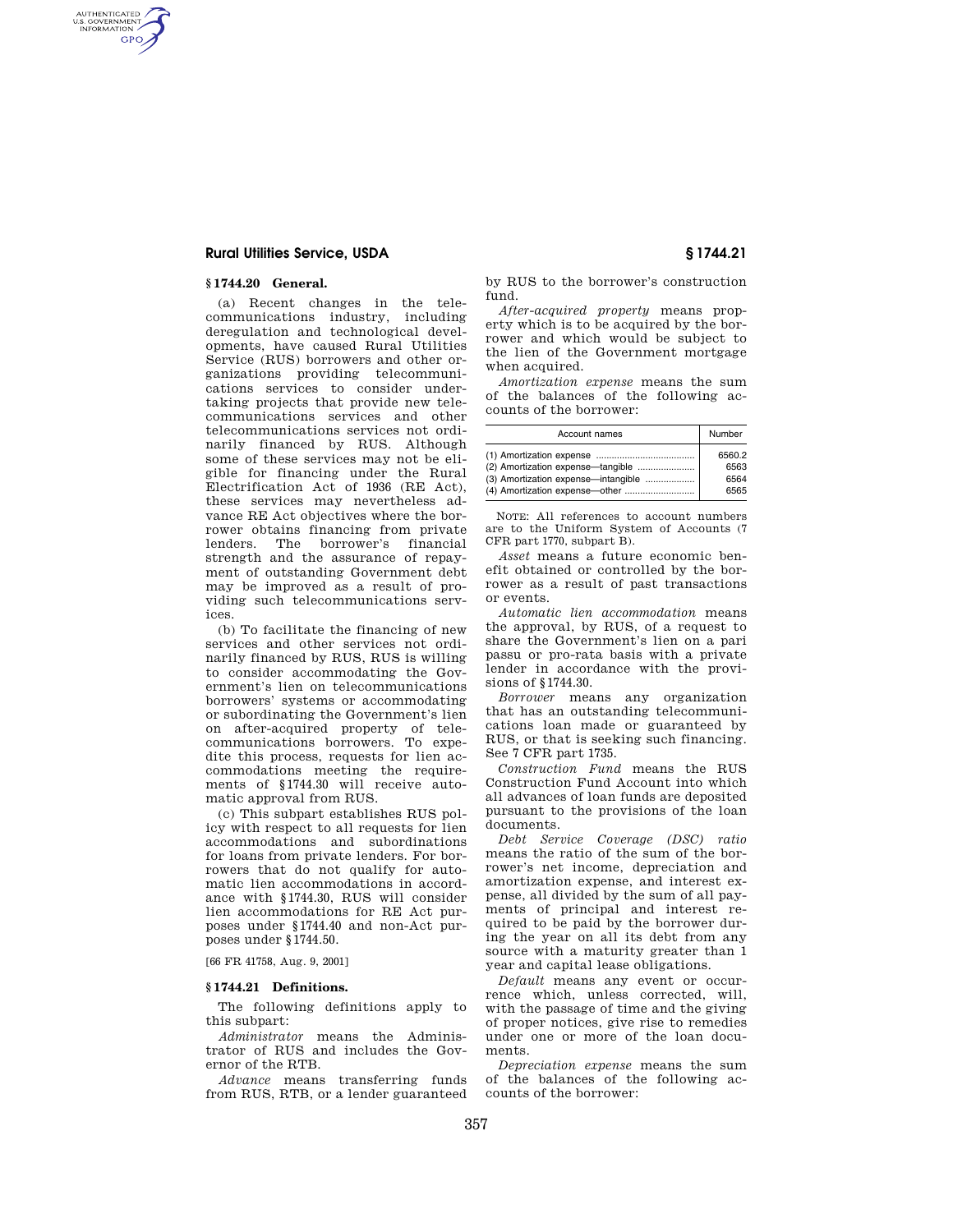| Account names                                  | Number |
|------------------------------------------------|--------|
| (2) Depreciation expense-telecommunications    | 6560.1 |
| (3) Depreciation expense-property held for fu- | 6561   |
| ture telecommunications use                    | 6562   |

NOTE: All references to account numbers are to the Uniform System of Accounts (7 CFR part 1770, subpart B).

*Disbursement* means a transfer of money by the borrower out of the construction fund in accordance with the provisions of the fund.

*Equity percentage* means the total equity or net worth of the borrower expressed as a percentage of the borrower's total assets.

*FFB* means the Federal Financing Bank.

*Financial Requirement Statement (FRS)*  means RUS Form 481 (OMB—No. 0572— 0023). (This RUS Form is available from RUS, Program Development and Regulatory Analysis, Washington, DC 20250– 1522).

*Government mortgage* means any instrument to which the Government, acting through the Administrator, is a party and which creates a lien or security interest in the borrower's property in connection with a loan made or guaranteed by RUS whether the Government is the sole mortgagee or is a co-mortgagee with a private lender.

*Hardship loan* means a loan made by RUS under section 305(d)(1) of the RE Act.

*Interim construction* means the purchase of equipment or the conduct of construction under an RUS-approved plan of interim financing. See 7 CFR part 1737.

*Interest expense* means the sum of the balances of the following accounts of the borrower:

| Account names                                 | Number |
|-----------------------------------------------|--------|
|                                               | 7500   |
|                                               | 7510   |
| (3) Interest expense—capital leases           | 7520   |
| (4) Amortization of debt issuance expense     | 7530   |
| (5) Less Allowance for funds used during con- |        |
|                                               | 7340/  |
|                                               | 7300.4 |
|                                               | 7540   |

NOTE: All references to account numbers are to the Uniform System of Accounts (7 CFR part 1770, subpart B).

*Interim financing* means funding for a project which RUS has acknowledged

# **§ 1744.21 7 CFR Ch. XVII (1–1–10 Edition)**

may be included in a loan, should said loan be approved, but for which RUS loan funds have not yet been made available.

*Lien accommodation* means sharing the Government's lien on a pari passu or pro-rata basis with a private lender.

*Loan* means any loan made or guaranteed by RUS.

*Loan documents* means the loan contract, note and mortgage between the borrower and RUS and any associated document pertinent to a loan.

*Loan funds* means the proceeds of a loan made or guaranteed by RUS.

*Material and supplies* means any of the items properly recordable in the following account of the borrower:

| Account names | Number |
|---------------|--------|
|               | 1220.1 |

NOTE: All references to account numbers are to the Uniform System of Accounts (7 CFR part 1770, subpart B).

*Net income/Net margins* means the sum of the balances of the following accounts of the borrower:

| Account names                                                                                                                  | Number                                                      |
|--------------------------------------------------------------------------------------------------------------------------------|-------------------------------------------------------------|
| (1) Local Network Services Revenues<br>(2) Network Access Services Revenues<br>(3) Long Distance Network Services<br>Revenues. | 5000 through 5069<br>5080 through 5084<br>5100 through 5169 |
| (4) Miscellaneous Revenues<br>(5) Nonregulated Revenues                                                                        | 5200 through 5270<br>5280                                   |
| (6) Less Uncollectible Revenues<br>(7) Less Plant Specific Operations Ex-<br>pense.                                            | 5200 through 5302<br>6110 through 6441                      |
| (8) Less Plant Nonspecific Operations<br>Expense.                                                                              | 6510 through 6565                                           |
| (9) Less Customer Operations Expense<br>(10) Less Corporate Operations Ex-<br>pense.                                           | 6610 through 6623<br>6710 through 6790                      |
| (11) Other Operating Income and Ex-<br>pense.                                                                                  | 7100 through 7160                                           |
| (12) Less Operating Taxes                                                                                                      | 7200 through 7250/<br>7200.5                                |
| (13) Nonoperating Income and Expense<br>(14) Less Nonoperating Taxes                                                           | 7300 through 7370<br>7400 through 7450/<br>7400.5           |
| (15) Less Interest and Related Items<br>(16) Extraordinary Items                                                               | 7500 through 7540<br>7600 through 7640/<br>7600.4           |
| (17) Jurisdictional Differences and Non-<br>regulated Income Items.                                                            | 7910 through 7990                                           |

NOTE: All references to account numbers are to the Uniform System of Accounts (7 CFR part 1770, subpart B).

*Net plant* means the sum of the balances of the following accounts of the borrower:

| Account names                                        | Number |
|------------------------------------------------------|--------|
| (1) Property, Plant and Equipment  2001 through 2007 |        |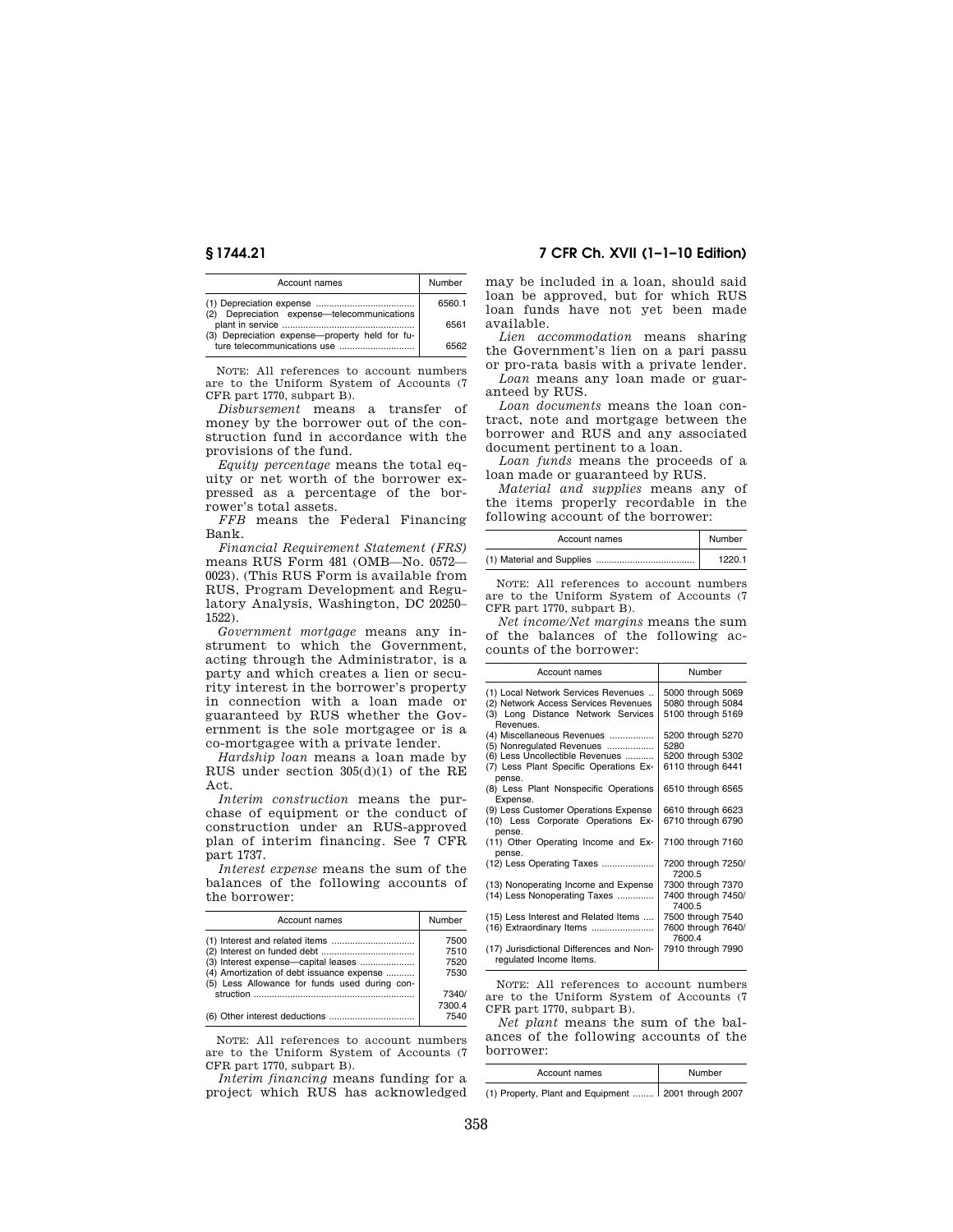### **Rural Utilities Service, USDA § 1744.21**

| Account names                                              | Number |
|------------------------------------------------------------|--------|
| (2) Less Depreciation and Amortization   3100 through 3600 |        |

NOTE: All references to account numbers are to the Uniform System of Accounts (7 CFR part 1770, subpart B).

*Notes* means evidence of indebtedness secured by or to be secured by the Government mortgage.

*Pari Passu* means equably; ratably; without preference or precedence.

*Plant* means any of the items properly recordable in the following accounts of the borrower:

| Account names                                          | Number |
|--------------------------------------------------------|--------|
| (1) Property, Plant and Equipment    2001 through 2007 |        |

NOTE: All references to account numbers are to the Uniform System of Accounts (7 CFR part 1770, subpart B).

*Private lender* means any lender other than the RUS or the lender of a loan guaranteed by RUS.

*Private lender notes* means the notes evidencing a private loan.

*Private loan* means any loan made by a private lender.

*RE Act (Act)* means the Rural Electrification Act of 1936 (7 U.S.C. 901 *et seq.*) RTB means the Rural Telephone Bank.

*RUS* means the Rural Utilities Service, and includes its predecessor, the Rural Electrification Administration. The term also includes the RTB, unless otherwise indicated.

*RUS cost-of-money loan* means a loan made under section 305(d)(2) of the RE Act.

*Subordination* means allowing a private lender to have a lien on specific property which will have priority over the Government's lien on such property.

*Tangible plant* means any of the items properly recordable in the following accounts of the borrower:

| Account names                                                                                    | Number                    |
|--------------------------------------------------------------------------------------------------|---------------------------|
| (1) Telecommunications Plant in Serv-<br>ice-General Support Assets.                             | 2110 through 2124         |
| (2) Telecommunications Plant in Serv-<br>ice-Central Office Assets.                              | 2210 through 2232         |
| (3) Telecommunications Plant in Serv-<br>ice-Information<br>Origination/Termi-<br>nation Assets. | 2310 through 2362         |
| (4) Telecommunications Plant in Serv-<br>ice-Cable and Wire Facilities Assets.                   | 2410 through 2441         |
| (5) Amortizable Tangible Assets                                                                  | 2680 through 2682<br>2006 |

NOTE: All references to account numbers are to the Uniform System of Accounts (7 CFR part 1770, subpart B).

*Telecommunication services* means any service for the transmission, emission, or reception of signals, sounds, information, images, or intelligence of any nature by optical waveguide, wire, radio, or other electromagnetic systems and shall include all facilities used in providing such service as well as the development, manufacture, sale, and distribution of such facilities.

*Times interest earned ratio (TIER)*  means the ratio of the borrower's net income or net margins plus interest expense, divided by said interest expense.

*Total assets* means the sum of the balances of the following accounts of the borrower:

| Account names                                                           | Number                                     |
|-------------------------------------------------------------------------|--------------------------------------------|
|                                                                         | 1100s through<br>1300s                     |
|                                                                         | 1400s through<br>1500s                     |
| (3) Total telecommunications plant<br>(4) Less accumulated depreciation | 2001 through 2007<br>3100 through<br>3300s |
| (5) Less accumulated amortization                                       | 3400 through<br>3600s                      |

NOTE: All references to account numbers are to the Uniform System of Accounts (7 CFR part 1770, subpart B).

*Total equity or net worth* means the excess of a borrower's total assets over its total liabilities.

*Total liabilities* means the sum of the balances of the following accounts of the borrower:

| Account names                                                        | Number                           |
|----------------------------------------------------------------------|----------------------------------|
| (1) Current Liabilities                                              | 4010 through                     |
|                                                                      | 4130.2<br>4210 through<br>4270.3 |
| (3) Other Liabilities and Deferred Cred-   4310 through 4370<br>its. |                                  |

NOTE: All references to account numbers are to the Uniform System of Accounts (7 CFR part 1770, subpart B).

*Total long-term debt* means the sum of the balances of the following accounts of the borrower:

| Account names | Number                 |
|---------------|------------------------|
|               | 4210 through<br>4270.3 |

NOTE: All references to account numbers are to the Uniform System of Accounts (7 CFR part 1770, subpart B).